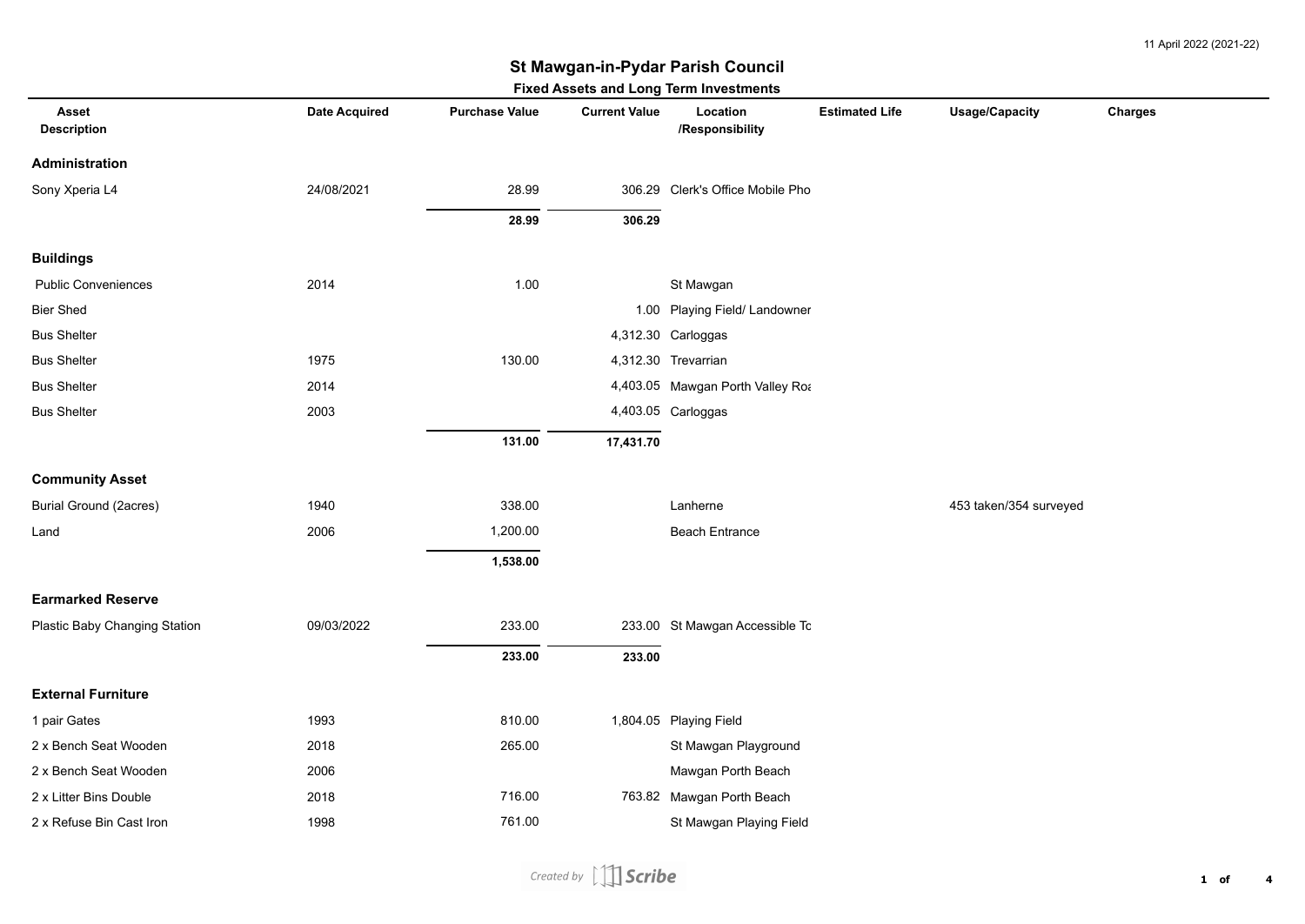# **St Mawgan-in-Pydar Parish Council**

#### **Fixed Assets and Long Term Investments**

| Asset<br><b>Description</b> | <b>Date Acquired</b> | <b>Purchase Value</b> | <b>Current Value</b> | Location<br>/Responsibility   | <b>Estimated Life</b> | <b>Usage/Capacity</b> | Charges |
|-----------------------------|----------------------|-----------------------|----------------------|-------------------------------|-----------------------|-----------------------|---------|
| <b>Bench Seat</b>           | 2011                 | 515.00                |                      | St Mawgan opp Hawkeys         |                       |                       |         |
| Bench Seat Concrete/Wood    | 1978                 | 39.00                 |                      | St Mawgan Lanherne Ave        |                       |                       |         |
| Bench Seat Concrete/Wood    | 1965                 |                       |                      | St Mawgan opp Hawkey's        |                       |                       |         |
| Bench Seat Wooden           | 1996                 |                       |                      | St Mawgan opp Falcon Ir       |                       |                       |         |
| Bench Seat Wooden           | 1989                 |                       |                      | St Mawgan Burial Ground       |                       |                       |         |
| Bench Seat Wooden           | 2003                 |                       |                      | St Mawgan Playground          |                       |                       |         |
| <b>Bin Compound</b>         | 1995                 | 260.00                |                      | <b>Burial Ground</b>          |                       |                       |         |
| <b>Burial Ground Gates</b>  | 09/03/2022           | 1,292.00              | 1,292.00             | St Mawgan Cemetery            | 20 years              |                       |         |
| Dog Bin                     | 2004                 | 434.00                |                      | St Mawgan                     |                       |                       |         |
| Dog Bin                     | 2007                 | 130.00                |                      | Carloggas                     |                       |                       |         |
| Dog Bin                     | 2007                 | 342.00                |                      | Mawgan Porth Beach            |                       |                       |         |
| Dog Bin                     | 2005                 | 296.00                |                      | Mawgan Porth Coast Pat        |                       |                       |         |
| Dog Bin                     | 2006                 | 140.00                |                      | Footpath 32                   |                       |                       |         |
| Dog Bin                     | 2009                 | 350.00                |                      | Mawgan Porth Beach            |                       |                       |         |
| Emma Plaque                 | 2010                 | 187.00                |                      | Goat Track                    |                       |                       |         |
| Fence                       | 2019                 | 3,413.00              |                      | 3,622.14 St Mawgan Playground |                       |                       |         |
| Footbridge Steel/Wood       | 1996                 | 1,407.00              |                      | Lawry's Mill                  |                       |                       |         |
| Gate                        | 2007                 | 190.00                |                      | St Mawgan Playing Field       |                       |                       |         |
| Litter Bin                  | 2014                 | 628.00                | 381.91               | Mawgan Porth Beach            |                       |                       |         |
| Litter Bin                  |                      |                       |                      | Lychgate St Mawgan            |                       |                       |         |
| Litter Bin                  | 2009                 | 180.00                |                      | School Gates                  |                       |                       |         |
| Litter Bin                  | 2019                 |                       |                      | Mawgan Porth Beach            |                       |                       |         |
| Litter Bin                  | 2019                 | 472.00                | 381.91               | Mawgan Porth Beach            |                       |                       |         |
| Litter Bin Closed Top       | 2009                 | 450.00                |                      | Mawgan Porth                  |                       |                       |         |
| Notice Board                | 2018                 | 1,653.00              |                      | 1,806.51 Mawgan Porth         |                       |                       |         |
| Oak Notice Board            | 2009                 | 1,000.00              |                      | 1,380.42 St Mawgan            |                       |                       |         |
| Oak Notice Board            | 2010                 | 1,045.00              |                      | 1,380.43 St Mawgan            |                       |                       |         |
| Old Granite Horse Trough    | 2005                 |                       |                      | 994.68 opp. Falcon Inn        |                       |                       |         |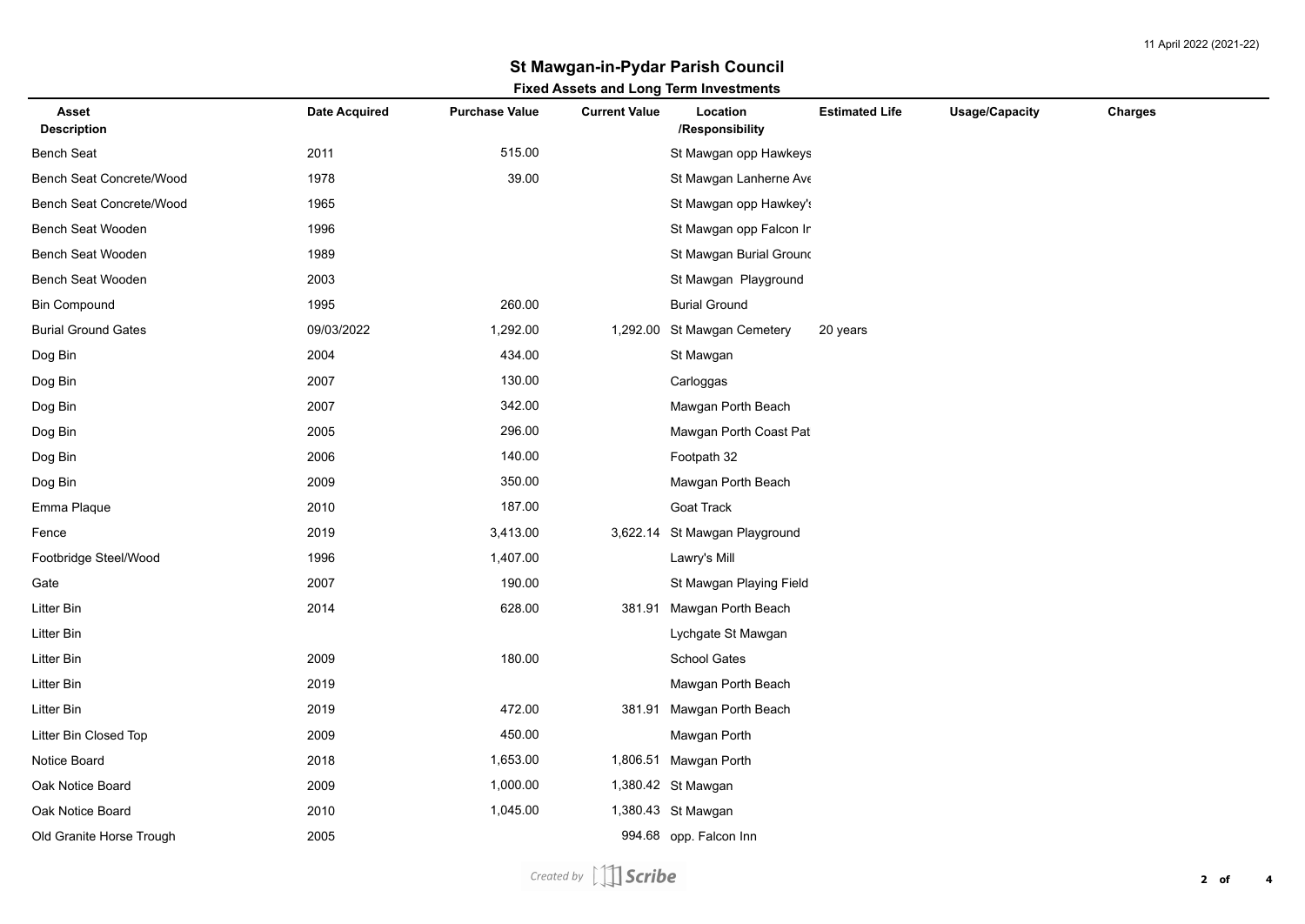11 April 2022 (2021-22)

## **St Mawgan-in-Pydar Parish Council**

### **Fixed Assets and Long Term Investments**

| <b>Asset</b><br><b>Description</b> | <b>Date Acquired</b> | <b>Purchase Value</b> | <b>Current Value</b> | Location<br>/Responsibility   | <b>Estimated Life</b> | <b>Usage/Capacity</b> | Charges |
|------------------------------------|----------------------|-----------------------|----------------------|-------------------------------|-----------------------|-----------------------|---------|
| Picnic Table Concrete/Wood         |                      |                       |                      | St Mawgan Playing Field       |                       |                       |         |
| Picnic Table Wood                  | 2019                 | 290.00                |                      | St Mawgan Playing Field       |                       |                       |         |
| Picnic Table Wood                  | 2016                 |                       |                      | Mawgan Porth Beach            |                       |                       |         |
| Recycled Plastic Wheelchair A      | 20/07/2020           | 475.00                | 475.00               | Mawgan Porth Beach Aco        |                       |                       |         |
| <b>Visitor Information Boards</b>  | 2007                 | 610.00                |                      | 798.42 St Mawgan              |                       |                       |         |
| Visitor Information Boards         |                      | 610.00                |                      | 798.42 Trevarrian             |                       |                       |         |
| Visitor Information Boards         | 2009                 | 1,500.00              |                      | 798.42 Mawgan Porth           |                       |                       |         |
| <b>Visitor Information Boards</b>  |                      |                       |                      | 798.42 Trenance               |                       |                       |         |
|                                    |                      | 20,460.00             | 17,476.55            |                               |                       |                       |         |
| <b>Miscellaneous</b>               |                      |                       |                      |                               |                       |                       |         |
| Mower                              | 2015                 | 5,000.00              |                      | 6,000.00 Mower Shed St Mawgan |                       |                       |         |
| Mower Shed                         | 2015                 | 1,000.00              |                      | 1,688.26 St Mawgan            |                       |                       |         |
|                                    |                      | 6,000.00              | 7,688.26             |                               |                       |                       |         |
| <b>Office Equipment</b>            |                      |                       |                      |                               |                       |                       |         |
| HP Envy Laptop                     | 2016                 | 436.00                |                      | 3 The Oaks/Clerk              |                       |                       |         |
| <b>Metal Filing Cabinet</b>        | 2018                 | 60.00                 |                      | 3 The Oaks                    |                       | Home as office        |         |
| Projection Screen by SAFEKOM       | 2017                 | 22.00                 |                      | 3 The Oaks                    |                       | Meetings              |         |
| Stand for Projector Pulse PLS0     | 2017                 | 16.00                 |                      | 3 The Oaks                    |                       |                       |         |
| Video Projector ABOX T22           | 2017                 | 75.00                 |                      | 3 The Oaks                    |                       |                       |         |
|                                    |                      | 609.00                |                      |                               |                       |                       |         |
| <b>Play Equipment</b>              |                      |                       |                      |                               |                       |                       |         |
| 1.8m Log Swing with Cradles        | 2014                 | 1,741.00              |                      | 1,868.71 St Mawgan Playground |                       |                       |         |
| 2.4m log swing with flat seats     | 2014                 | 1,596.00              |                      | 2,038.47 St Mawgan Playground |                       |                       |         |
| 40mm bonded mulch                  | 2014                 | 8,484.00              |                      | 9,933.64 St Mawgan Playground |                       |                       |         |
| Rota Net                           | 2014                 | 5,433.00              |                      | 6,361.32 St Mawgan Playground |                       |                       |         |
| Royal Duck Springer                | 2014                 | 813.00                |                      | 951.91 St Mawgan Playground   |                       |                       |         |
|                                    |                      |                       |                      |                               |                       |                       |         |